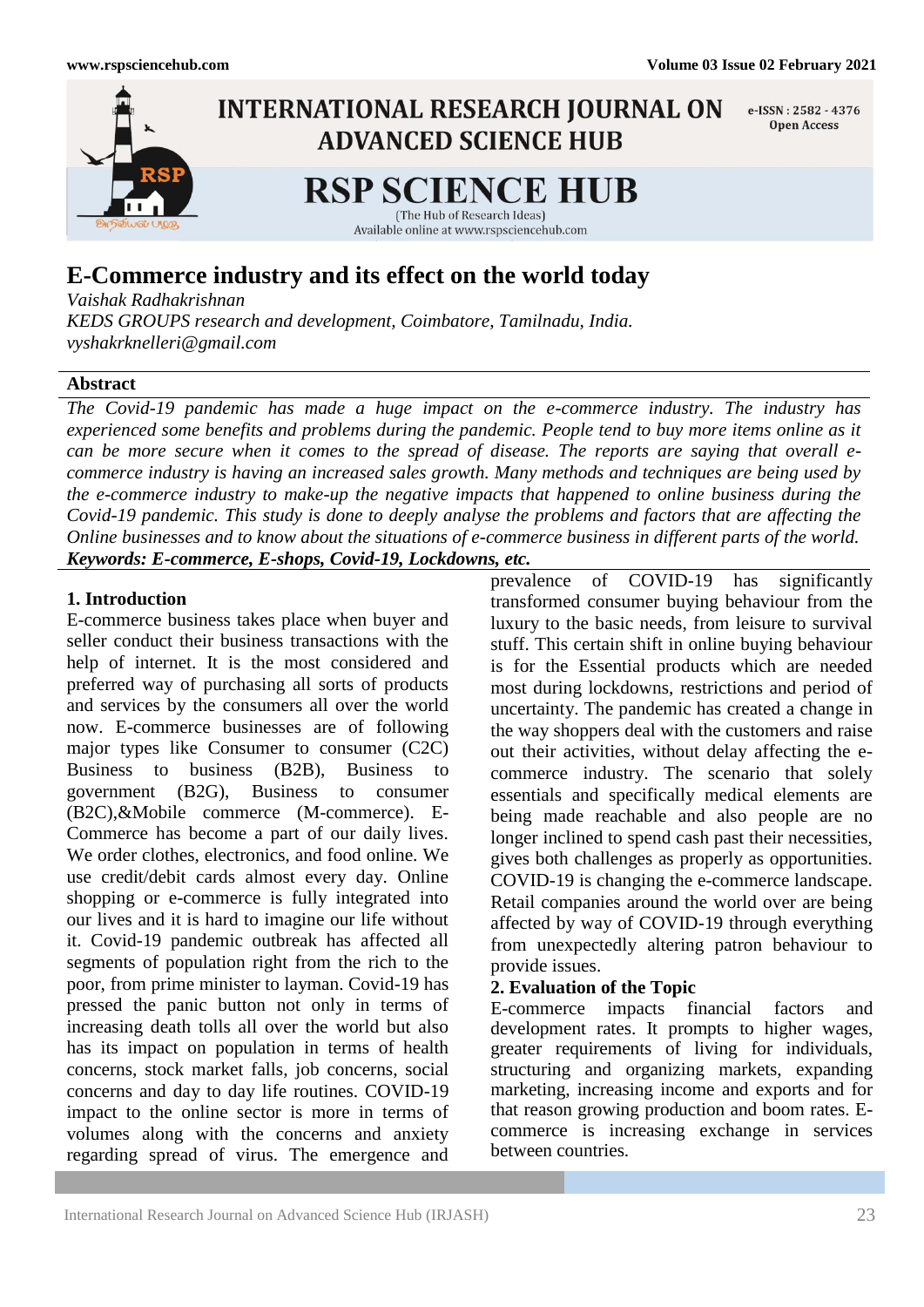## **3. Impact of e-commerce on the world today**

E-commerce is growing to become virtually extraordinary in present day commercial enterprise world; some accept as true with it already has reached higher level. Since the earlier stages of ecommerce, buying, selling and the entire design of commercial enterprise have changed. Today for a enterprise to survive, an on-line entity is necessary. With well-established companies like Flipkart and Amazon in the business, retail outlets have no desire however to go online [19]. Digitisation has made the discipline intensely hard to thrive in. A business having a physical keep is no longer accurate enough for the genuine customers in online. 2018 is a period of digital expansion. Smartphone's have given a major contribution in this phase. The quantity of humans actively using a cell phone is a ways greater than people using a laptop - such is the impact of digitisation. A Smartphone enables so many activities and presents infinite aspects to utilize; one of these is e-commerce through telephones – M-Commerce; which is actually the same as the former however via a mobile [19]. A famous example is Amazon. Though it started off inside a garage, nowadays it has developed to turn out to be one of the top online businesses. Amazon has a connect over the international market and provides the people lot fromapparel to home equipment - all on one large online portal. This is the best aim every business wants to achieve. The business equilibrium is tipping toward e-commerce now; small scale organizations like apparel outlets to massive giants, all of us is rushing to occupy the ecommerce space. [19]. E-commerce is the best solution for developing companies. Minimum investment, and non-guaranteed returns, but top notch experience. Most of the companies start with low investments; e-commerce affords the ideal platform to invest on!. Normal shops, requires a lot of starting investment, depart along mid-way and final expenses. Activities such as renting a shop, buying products from wholesalers, advertising etc., take a big amount from the investments. in the previous days before digitisation, people tend to line up to purchase branded products. This is not needed now; people can shop from any corner of the world. Though a tax has been paid for this comport and luxury, e-commerce has greater so than less, delivered convenience [19].

## **4. How e-commerce helps to overcome current issues?**

Corona virus has made its impact on the complete e-commerce of the world; it has shifted the traditional nature of business. As per lookup 52% of buyers travel to the crowded markets in order to purchase. The other 36% avoid buying at crowded area until they are vaccinated for corona virus. Overall sale of e-commerce will increase because of this pandemic situation, humans warding off to go out, preserving social distance and shopping, the online shopping has increased 74% since pandemic. The media utilisation additionally extended in this time [21].

## **5. Sales rate/e-commerce statistics of previous years (Before 2020)**

1) In 2018, there Were 1.8 Billion Global digital buyers [18].

As of writing, there are 7.7 billion humans in the World.

That skill 21.55 percentage of the World's population buy online, and in 2021, the range is anticipated to upward jostle to over 2.14 billion.

That's a large pool of possible buyers.

So, if you're now not already promoting online, these numbers should persuade you to do so.

But with extra humans shopping online, extra online agencies are emerging, creating a fierce and aggressive marketplace.

This makes it tougher for online businesses to stand out from competitors, and the want for new creative methods to promote your product rises [18].

2) Menspend sixty eight Percent More Online than Women (KPMG) [18].

I was greatly surprised when I first examine that statistic, but when you think about it, it makes sense.

On average, guys spend Rs 16,000/- per transaction in contrast to Rs 11,000/- per transaction for women. So it's no longer that men keep greater than women—it's that they spend extra per transaction.

Male consumers are extra in all likelihood to purchase higher-priced items such as grooming merchandise and electronics. Women, via contrast, tend to buy lower-priced gadgets such as cosmetics and skincare products. Moreover, when guys store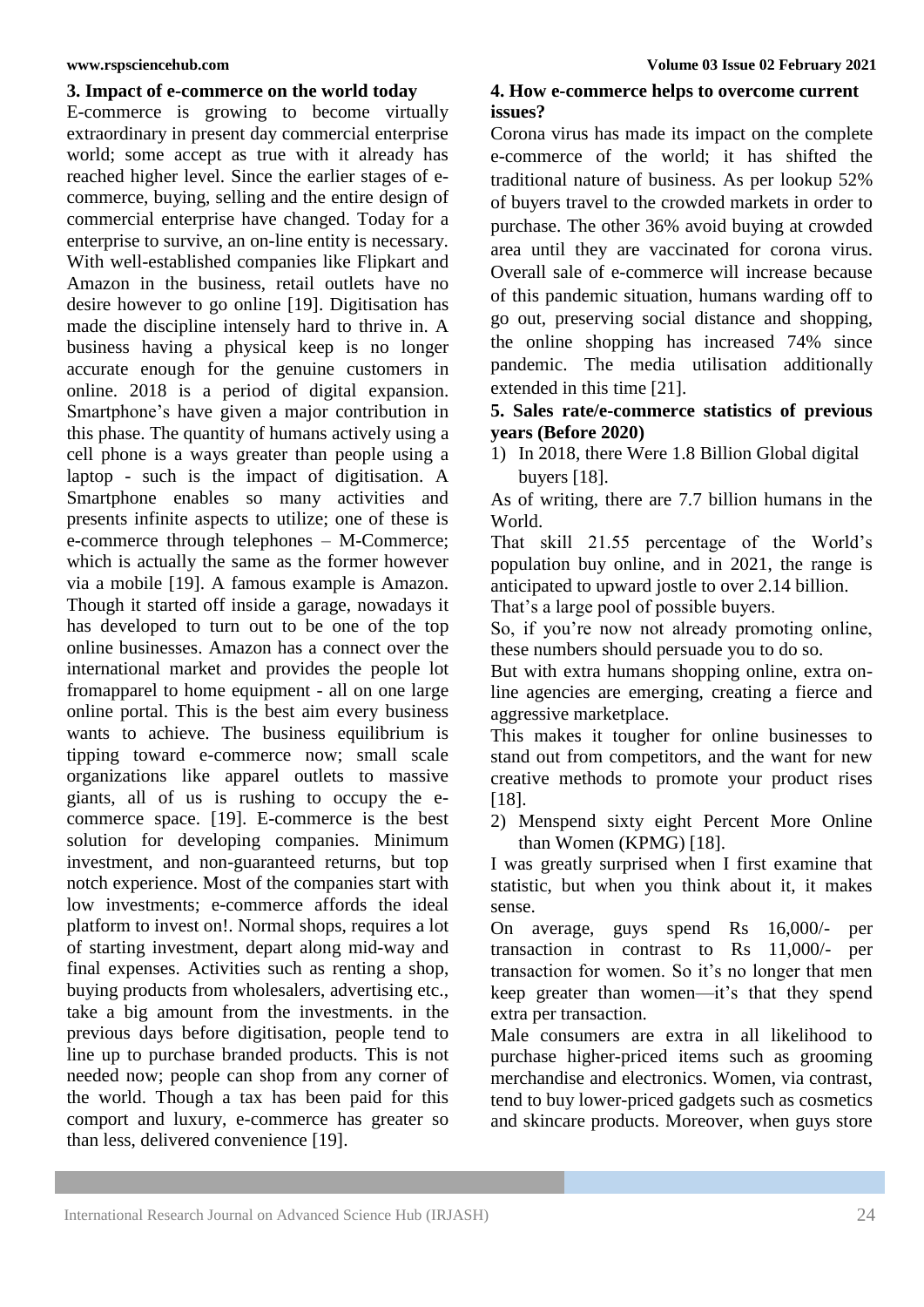online, they tend to be efficient, which means they bulk buy to retailer time.

So, when promoting to a male audience, you can improve conversions via providing related merchandise and package deals [18].

3) Generation X Shop More Online Than Baby Boomers and Millennials (KPMG) [18].

People born between 1966-1981, or "Generation Xers," make extra on-line purchases than any different age group, averaging nearly 19 transactions per year.

This would possibly come as a shock to many thinking about Millennials are the digital natives of our society.

However, as Millennials develop older and enter the team of workers and begin families, their spending increases. It's predicted that Millennials' on-line purchasing will amplify exponentially in the future and a ways surpass on line spending by using older generations.

So, if you favour to market your products to Millennials, you need to create a cost proposition they can identify with. Millennials view the products they purchase as an extension of their image, and if a product doesn't have a fine impact on their favored self-image, they won't purchase it [18].

4) In 2019, E-Commerce Sales Accounted for 14.1 Percent of All Retail Sales Worldwide [18].

Considering that extra than a tenth of all retail sales are made online, you can't underestimate the importance of constantly optimizing your on-line store. Online shopping is turning into more popular than ever, and by means of 2021, ecommerce sales are anticipated to attain 17.5 percentages of retail sales worldwide.

This means there's extra possible for e-tailors to amplify visitors and conversions—and a hazard to create a better on-line experience (a vicinity most online stores fall short)[18].

5) There Are More Than 286 Million Active PayPal Accounts in The World [18].

This is a 17 percent year-on-year increase compared to 220 million in 2017.

With PayPal, possibilities can purchase products on-line barring having to pull out their credit card, simplifying the checkout method further.

The faster and easier a prospect can go thru your checkout, the greater probably they are to whole their purchase.

But this doesn't imply credit card payments are dead. According to one report, 42 percentage of on-lineconsumers prefer to pay with their credit cards [18].

6) Fifty-Nine Percent of 16-36-Year-Olds Head to Amazon before Any Other E-Commerce Website [18].

I assume we can all agree that Amazon is a pinnacle contender in the e-commerce market.

Again, it comes down to convenience. If a prospect can buy all the distinctive items they want in the same place, then it's a no-brained [18].

So, to accommodate this growing trend, consider promoting on Amazon, if your USA permits.

You can even add a call-to-action button on your site that links to the object on Amazon [18].

7) Eighty Percent of Respondents Said They Had Stopped Doing Business with a Company Because of Poor Customer Experience [18].

Someone once stated by no means underestimate the strength of a smile. (Or possibly it was once me, I can't remember.)

While we might now not be able to smile to our on-line customers, we can make them feel appreciated special journey when they get in touch with us.

A terrible ride will continue to be with prospects longer than a high quality experience [18].

That's why you want to make sure that each and every person who interacts with your brand has a precise experience [18].

A desirable notion is to survey your web page site visitors to get insights on how to improve the client experience on your site—even if you think it's good already.

One way to do that is to use a multistep campaign on your web site to civilly ask for traveler feedback [18].

## **6. Where we are going to use this thought or which platform?**

Ways to expand customer engagement in ecommerce

1. Enable Customer Feedback and Allow for Reviews

A handy way to enhance the patron engagement in e-commerce is to let the clients supply feedback.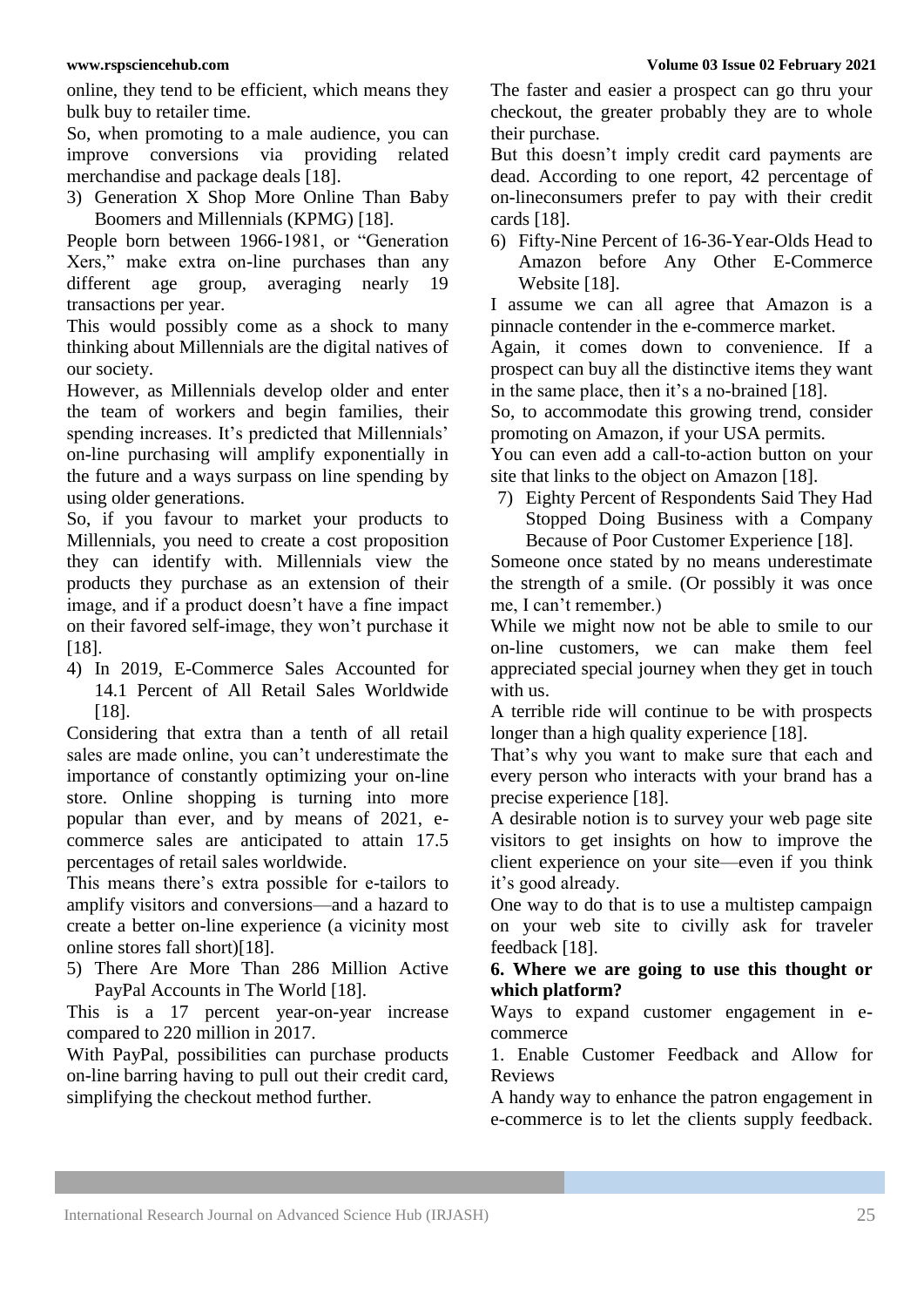Make arrangements so that they can leave a feedback or provide rating for the enterprise.

Lettingthe customers communicate is solely half of the battle. Company should make sure that the customers feedback is been listened and noticed. Otherwise, this method will only prove to your clients that you pretend to listen [17]

2. Pair Requests with Rewards

One truly positive way to make the customer understand that you're genuinely listening is to reward customers for their feedback and rating. human beings are fond of free stuff, so that's a brilliant way for utilizing this method [17].

You can use customized pop-ups, stay chat, and emails to reap evaluations from your customers. Then, leverage e-commerce personalization to pair their remarks with coupons, rewards, or different kinds of one of a kind offers [17].

Giveaway additionally indicates that you definitely price what market has to convey. It's actually costing you to hear the feedbacks and reviews from them, so it is something you consider important [17]

3. Access to the information should be made easy

People working at retail shop have the habit of asking the customer "can I help you to find things" While it may additionally be well-intentioned, the advice ignores the truth that most human beings would as an alternative help themselves.

Again, this isn't by a small margin. Across each industry, 81% of consumers will strive to help themselves before asking a stay consultant to do so. 90% of them will go to your website first.

You can use these statistics to enhance your purchaser engagement in e-commerce with the aid of presenting your site visitors with a self-service portal that offers as many resources as possible. This should encompass the whole lot from buyer's courses to an FAQ [17].

4. Engaging unhappy customers with service

Customer churn is a serious problem. Lowering this number for your business enterprise ought to extend your profitability by means of as a whole lot as 125%.

Unfortunately, sad customers don't usually let businesses comprehend earlier than figuring out to take their commercial enterprise elsewhere..

Unhappy customers don't tend to say their feedbacks and opinion to you. But they reflect their feedback in social network and people of their close circle

That's why you need to have interaction sad clients earlier than they turn away from your corporation for good. You can do this through supplying surveys with each transaction and enabling those channels we referred to in the first tip[17].

5. Creating more accounts

Increasing consumer money owed will genuinely enhance your ability to have interaction stated customers.

The problem is that most humans would alternatively make purchases besides opening accounts. So while they provide you profits, they don't assist you improve your customer engagement on your e-commerce platform [17].

The key here is no longer to look for that account advent right away. Wait until they make that preliminary purchase and then offer them the possibility to start that account. At that point, you've earned a bit of trust, and they've established they like what you have to offer[17].

## **7. Review of Literature**

COVID-19 pandemic has become a nightmare for e-commerce business. It is estimated that the global economic growth could cut by 2% per month if the pandemic situation continues. E-Commerce sales of firms are not consistent across the board. But also, they have proved that ecommerce can be very important solution for consumers in times of crisis. (Mrs. Kranti Shashikant Patil, 2020). As the situation is becoming worse, the customers are trying their maximum to adapt to changes and uncertainty. Business owners are also facing uncertainty while trying to support customers and their own needs. COVID-19 has affected business in a bad manner and has given a chance for development of ecommerce. Still, due to many reasons & drawbacks, e-commerce has not fully taken over. (Susan Meyer, 2020). The integration of ecommerce suggests the existing possibilities in bringing the client interior the company, to explore new product ideas as E-commerce and business will make a comeback in advertising function. Also, commercial enterprise showcasing is positively affected with the aid of e-trading. An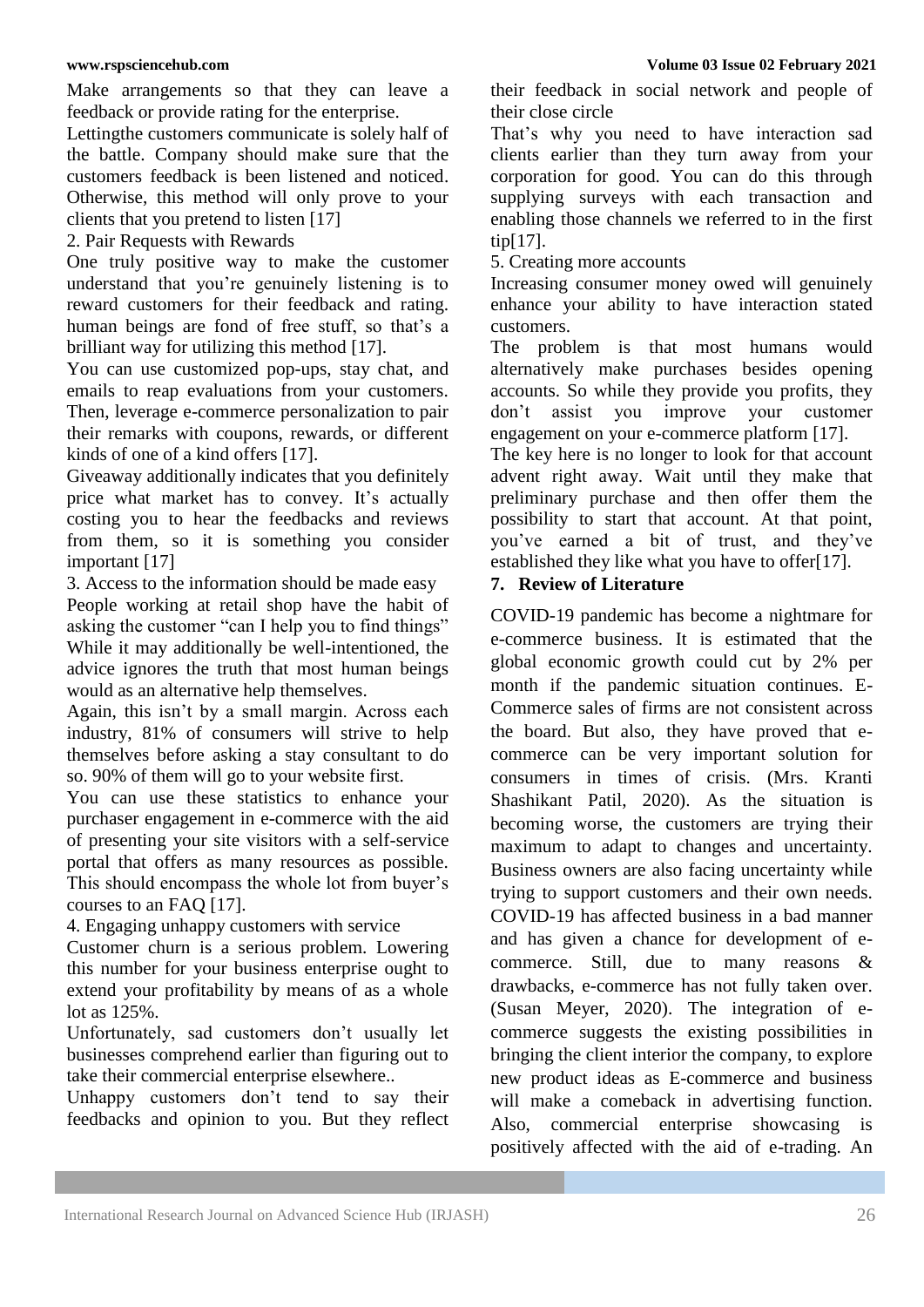investigation of the failure to find out the item or administrations of top rate swiftly is the best obstruction to successful promoting. This difficulty may be defeated via Internet enterprise where number of establishments provide a few gadgets thru the net. (Sandip.U.Deshmukh, 2020). Covid-19 spread has affected e-commerce companies globally. 5 largest e-commerce companies were chosen including Amazon, Alibaba, Rakuten, Zalando, ASOS. It was found out that global e-commerce market has been affected by the spread of coronavirus. Consumer's online shopping behaviour is affected by factors like website design, experience, social media etc. Amazon of America and ASOS of United Kingdom were the most effected e-commerce companies during this pandemic. (Mansour Abd Elrhim, Abdullah Elsayed, 2020). The Covid-19 has affected the trends of e-commerce. So, quintessential research have been performed to be aware of their efficacy to stabilise both fee and benefits. The pandemic scenario transformed the world trends. According to many researchers, nearly 52% of customers avoid brick and mortar purchasing and crowded areas. It has affected ecommerce in a good way overall. It is said that ecommerce has enhanced due to Covid-19 outbreak. This change has encouraged researchers to investigate more. (Hamza Akram, Ahmed Usman Khan, 2020). In Saudi, many factors have been influencing the adaption of on line shopping with Saudi e-shops. E-commerce in Saudi Arabia has an extraordinary probability to grow. Online buying is one of the famous varieties of B2C E-commerce and the adaption of customers are the way for development. The study has reported 13 factors influencing Saudi females when adapting to online shopping.The online shopping includes other parties like e-shops owners and business. So, it is valuable to conduct research that studies perspectives of females about the Saudi market and the challenges they face. (Noura Mohammed Aldaej, 2019) . A study has been done on the need of new security frameworks from third party services. They provide ultimate security to consumers and business groups. In perspective of security in e-commerce business environments,

main observation is that the data mining interfacing gives ability to analyse future trends, knowledge patterns and interesting measures. (Dr B.V Ramakrishna, B. Sushma, 2020). India has got many opportunities and challenges in ecommerce business. With the emergence of new technologies like smartphones, a social change has sparked in India. The main point is that the virtual platform allows the consumers to scan barcodes for items on their mobile phones and place orders with retailers. The country's relevance in digital economy is increasing through such technologies. Number of serious players are entering the Indian market as a result of maturing E-commerce sector. (Raj Kumar Singh, 2019). The evolution of ecommerce in India is on it's increase stage. So, for growing this firms need to push themselves to the provision of services and utility of internet marketing, to generate and retain large audience. In the future there is high possibility of witnessing a upward thrust in area of interest business, as nicely as, mergers. Some futuristic trends in the growth of e-commerce apart from niche business and mergers and acquisitions are Omni channels, focus on services, internet marketing, better infrastructure etc. (Madhurima Khosla, Harish Kumar, 2019). E-commerce websites have a great influence on the environment including customers. Firms should commit themselves to the provision of services utility of net marketing, to get and preserve large audience. Development of e-commerce is done by B2B & B2C and it helps the customer to fulfil the requirements. E-Commerce websites are done by scripting languages like HTML, CSS3, JavaScript & bootstrap. These mark-up languages can be used to make the site attractive and user friendly. The share of digital payments is expected to rise, so firms must develop safer payment infrastructure. (Aaftab Aalam Shivansh Mishra, Satyam Sharma, Richa Gupta)

### **8. Results and data analysis**

Leaders from a extensive range of e-commerce web sites have been interviewed in order to measure the direct impact e-commerce technologies have on the backside line, the lookup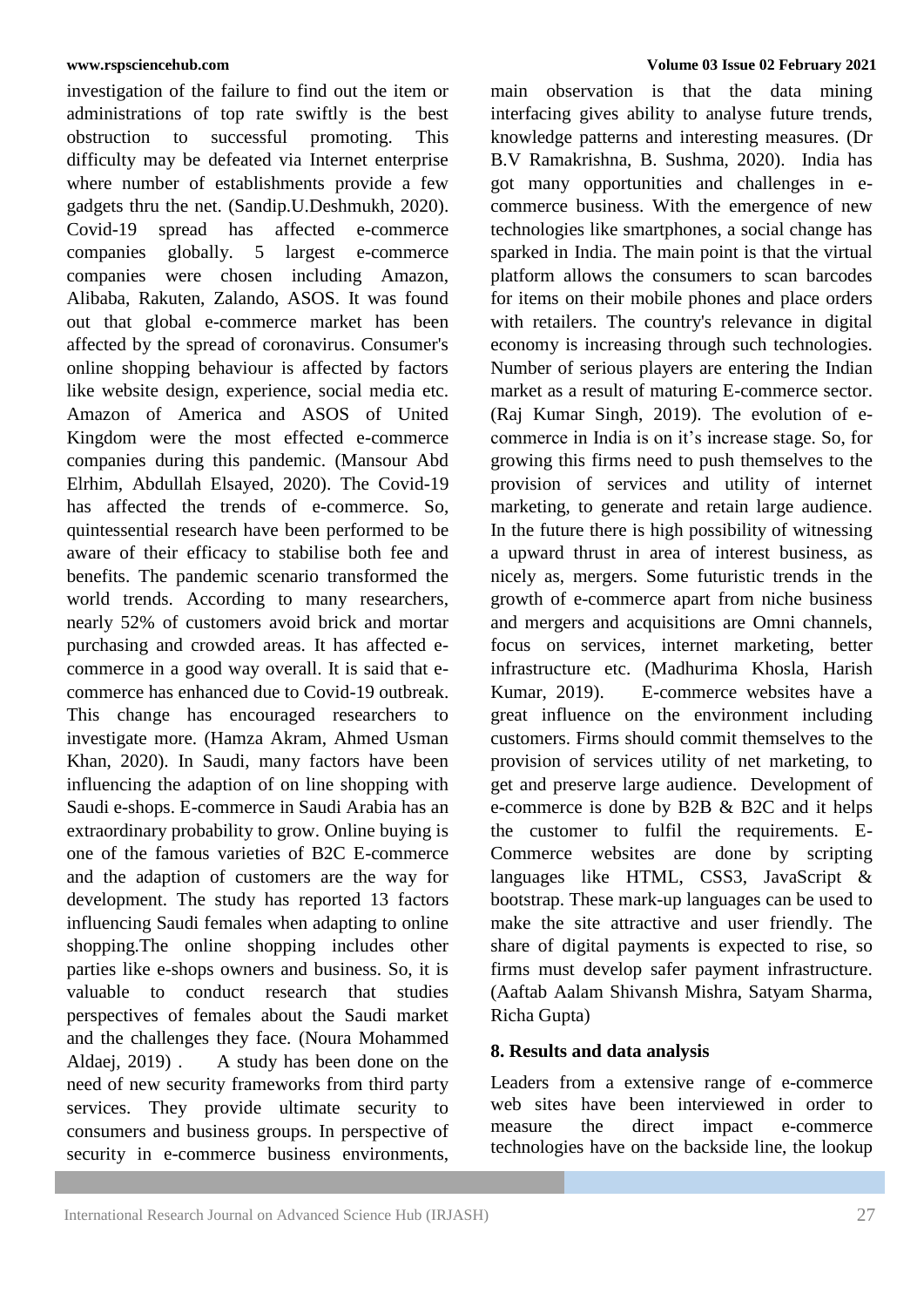focused on executive titles from the line of business, such as Vice President of e-commerce, alternatively than IT executives. [20] Some of the key findings are given below.

- $>$  3<sup>rd</sup> partye-commerce applied sciences continue to grow but threaten prolateness compliance, client experience, and web page performance. 92% of survey respondents referred to they will invest in new  $3^{rd}$  party applied sciences in 2020. 67% fear that patron records captured with the aid of third parties on their web sites will have an effect on privacy regulation compliance [20].
- $\triangleright$  Online brands continue to look for ways to effectively compete with Amazon. For example, 46% would consider merging their fulfilment networks with other brands to help compete against the e-commerce giant[20].
- $\triangleright$  Fast site overall performance is vital to increasing on-line conversion and enhancing consumer experience. 61% believe quicker web performance results in greater conversion[20].
- $\triangleright$  Since 2012 the industry has been talking about modern micro services architecture and in 2020 headless commerce will finally become a reality. 61% of retailers surveyed they are either currently leveraging or planning to leverage a headless commerce architecture in 2020[20].

So, the place wheree-commerce is now? Well, through the cease of 2019 the world ecommerce market had sales reaching \$3.5 trillion and represented 14% of the total share of world retail sales.And what's coming in 2020?



**Fig.1 Rate of E-commerce sales**

The above data predicts that through the give up of 2020, world e-commerce income will reach \$4.2 trillion and make up 16% of total retail sales. And these numbers are solely estimated to go up as we proceed into the '20s [22].

**www.rspsciencehub.com Volume 03 Issue 02 February 2021**



**Fig.2 Rate of Indian E-commerce** 

India had round 224 million digital consumers in 2018, which will upward push to 329 million by means of 2020, which is an incredibly rapid upward shove rate. **Based on that we can anticipate it to reach somewhere between 273 million to 280 million buyers in 2019.** 

### **9. The World has turned to e-commerce during the situation of pandemic and lockdowns.**

Nearly half of the web customers surveyed with the aid of Global Web Index at the starting of April said that they've been spending more time buying online in latest weeks; however there are some fascinating variations between the behaviours of special genders and age groups.

More than half of web customers aged 25-44 in the 17 countries included in the survey say they've been spending more time purchasing online in latest weeks, with guys in particular announcing that they've multiplied the amount of time they are spending on e-commerce activities.

The graph below shows the percentage of internet users of each age and gender according to the survey done on April 2020: -

### **Table.1: Internet usage**

| Age             | <b>Male</b> | Female |  |
|-----------------|-------------|--------|--|
| 16-24 years old | 47%         | 44%    |  |
| 25-34 years old | 55%         | 50%    |  |
| 35-44 years old | 52%         | 48%    |  |
| 45-54 years old | 44%         | 40%    |  |
| 55-64 years old | 30%         | 33%    |  |

Percentage of internet users of each age and gender

The meals and groceries classes have considered the best extend of income via e-commerce. It is